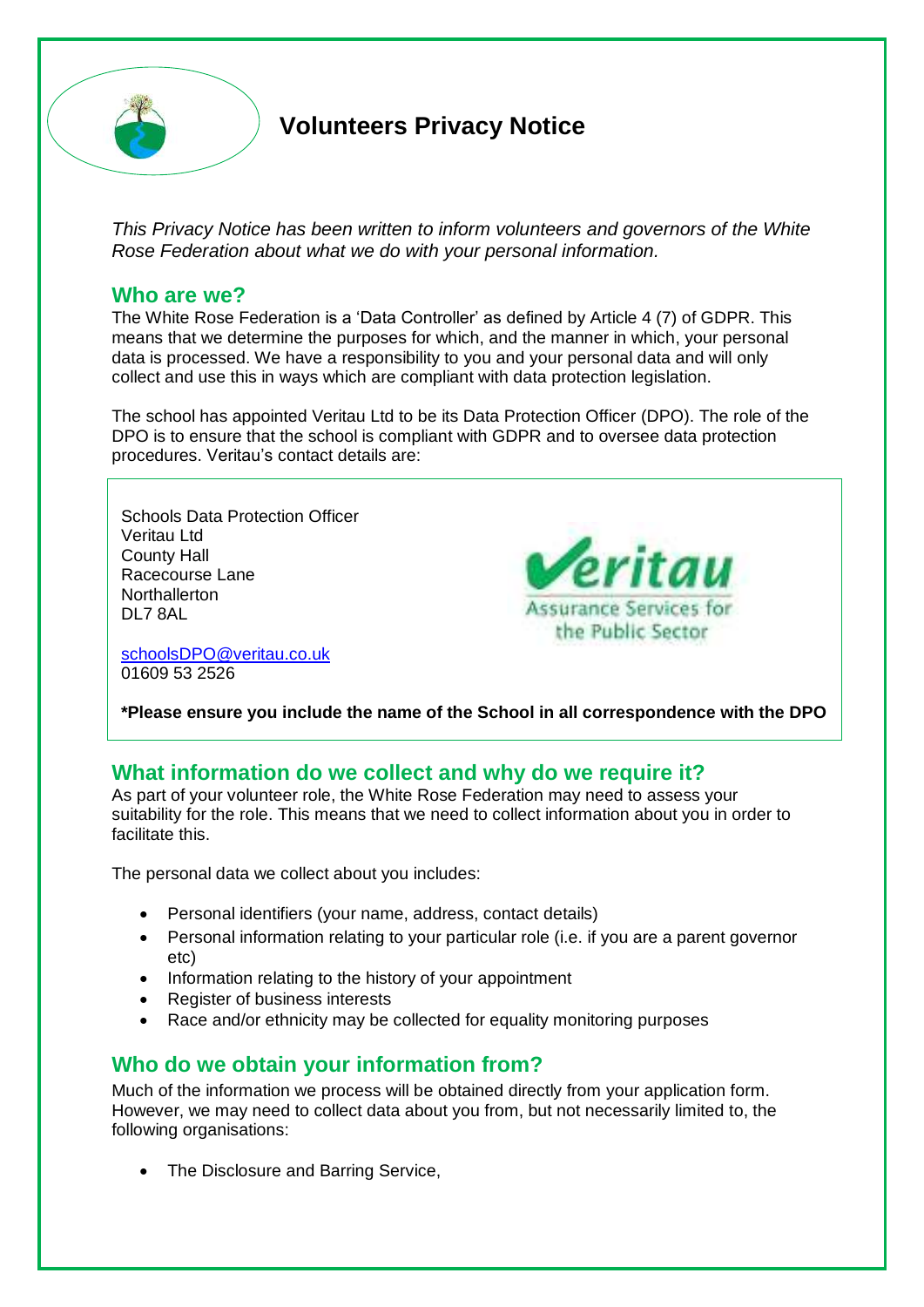• The Local Authority.

## **Who do we share your personal data with?**

Your information will only be made available to those who need it to do their job in relation to your role as a volunteer. This includes the relevant administrative staff.

We will share your information with the following organisations:

- Disclosure and barring service to conduct criminal record checks, if applicable
- Department for Education
- Local Authority

### **How long do we keep your personal data for?**

The school will keep your data in line with our Information Policy. Most of the information we process about you will be determined by statutory obligations. Any personal information which we are not required by law to retain will only be kept for as long as is necessary to fulfil our organisational needs.

## **Do you transfer my data outside of the UK?**

Generally, the information that the school holds is all held within the UK. However, some information may be held on computer servers which are held outside of the UK. We will take all reasonable steps to ensure your data is not processed in a country that is not seen as 'safe' by the UK government. If we do need to send your data out of the European Economic Area it will ensure it has extra protection from loss or unauthorised access.

#### **What is our lawful basis for processing your personal data?**

The School processes your personal data and special category data based on its legal responsibilities to:

- Safeguard pupils it has responsibility for,
- Maintain adequate health and safety standards,
- Monitor equality and diversity at our school.

The School relies on Article 6(1)(c) and Article 9(2)(b) of the GDPR to process your personal and special category data.

## **What rights do you have over your data?**

Under GDPR, individuals have the following rights in relation to the processing of their personal data:

- to be informed about how we process your personal data. This notice fulfils this obligation
- to request access to your personal data that we hold, and be provided with a copy of it
- to request that your personal data is amended if inaccurate or incomplete
- to request that your personal data is erased where there is no compelling reason for its continued processing
- to request that the processing of your personal data is restricted
- to object to your personal data being processed

You can exercise any of these rights by contacting: **the school office at any of our schools.**